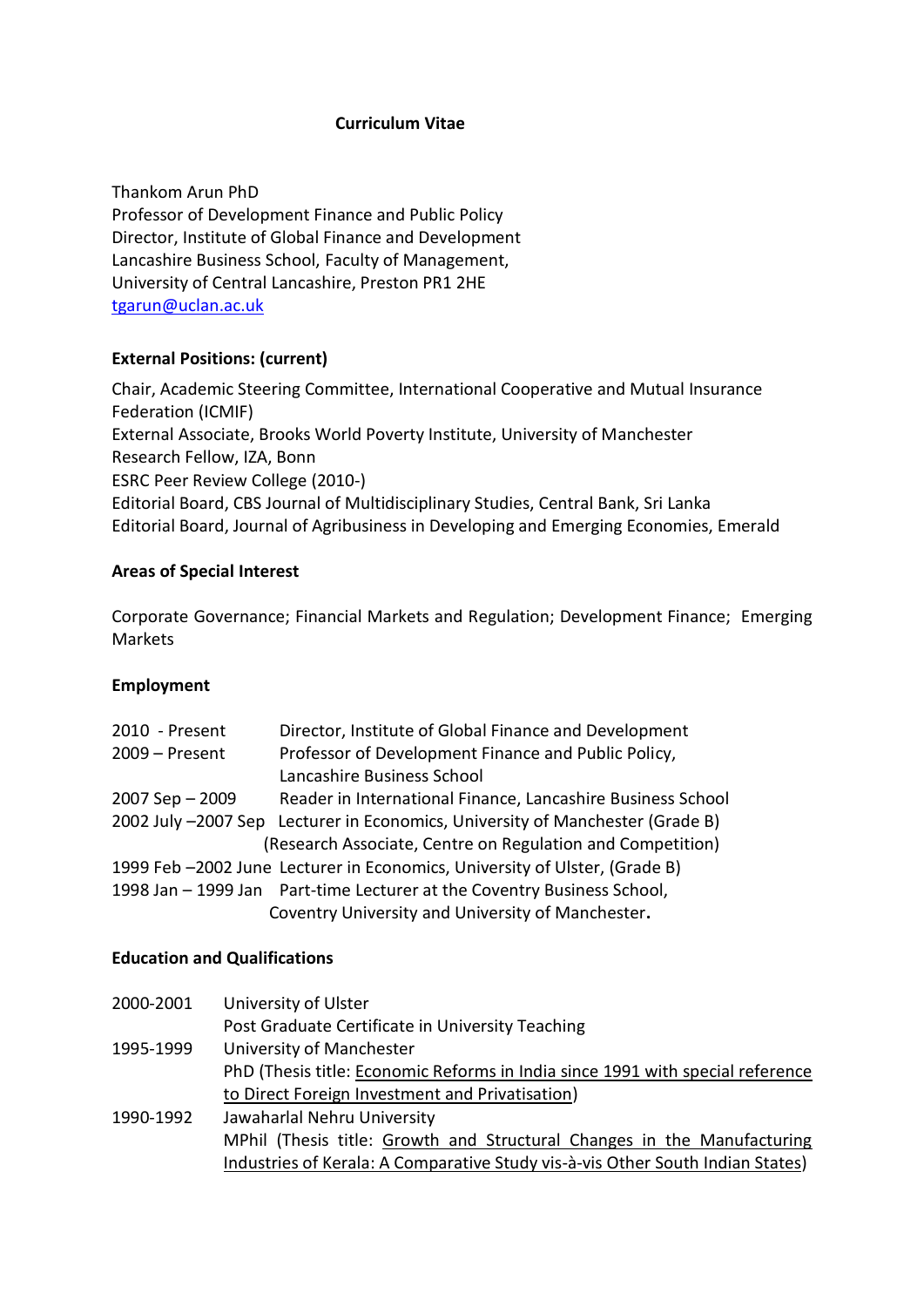### **Awards/External Positions/Fellowships**

- 1. Visiting Professor, University of Rome, La Sapienza (2008)
- 2. Honorary Senior Fellow, Brooks World Poverty Research Institute, University of Manchester 2010 -).
- 3. Honorary Senior Fellow, Institute of Development Policy and Management, University of Manchester (2007-2010 )
- 4. External Examiner, University of Greenwich (2009- )
- 5. External Examiner, University of Bradford (2005-2009)
- 6. Research Associate, Brooks World Poverty Research Institute, University of Manchester (2008-2010)
- 7. Editorial Board, *CBS Journal of Multidisciplinary Studies*, Central Bank, Sri Lanka(2010-).
- 8. Editorial Board, *Lancashire Business School Working Paper Series (*2009-)
- 9. Member, International Board Advisors, *Journal of IRISH*, Biannual Journal of the Institute for Research in Social Sciences and Humanities
- 10. Member, Editorial and Advisory Board, International Journal of Technology Policy and Law
- 11. Visiting Faculty, Consumer Unity & Trust Society Institute for Regulation and Competition

Kerala University Merit Scholarships (1998-1992)

- 12. Jawaharlal Nehru University/Centre for Development Studies MPhil Fellowship (1992- 1993)
- 13. Jawaharlal Nehru Visiting Fellowship (1994)
- 14. Commonwealth Fellowship (1995-1990)

#### **A. Research Activity and Achievement**

#### **Publications**

#### **Books**

(1) **Corporate Governance and Development: Reform, Financial Systems and Legal Framework**, (edited with John Turner), Edward Elgar, 2009

(ISBN 978-1-848-44420-1, CRC Series on Competition, Regulation and Development).

Reviews:

- 1. M.Roy (2010), *Trade and Development Review*, Vol. 3, Issue 1, 2010, 76-79
- 2. Kang, N (2009), *[International Journal of Public Administration](http://www.informaworld.com/smpp/title~db=all~content=t713597261)*, Volume [33,](http://www.informaworld.com/smpp/title~db=all~content=t713597261~tab=issueslist~branches=33#v33) Issue [7 J](http://www.informaworld.com/smpp/title~db=all~content=g922547730)une 2010 , pages 402 – 403
- (2) **Microfinance: A Reader,** (edited with David Hulme), Routledge, 2009 (ISBN 978-0-415-37532-0, [Routledge Studies in Development Economics](http://www.routledge.com/books/series/Routledge_Studies_in_Development_Economics)**).**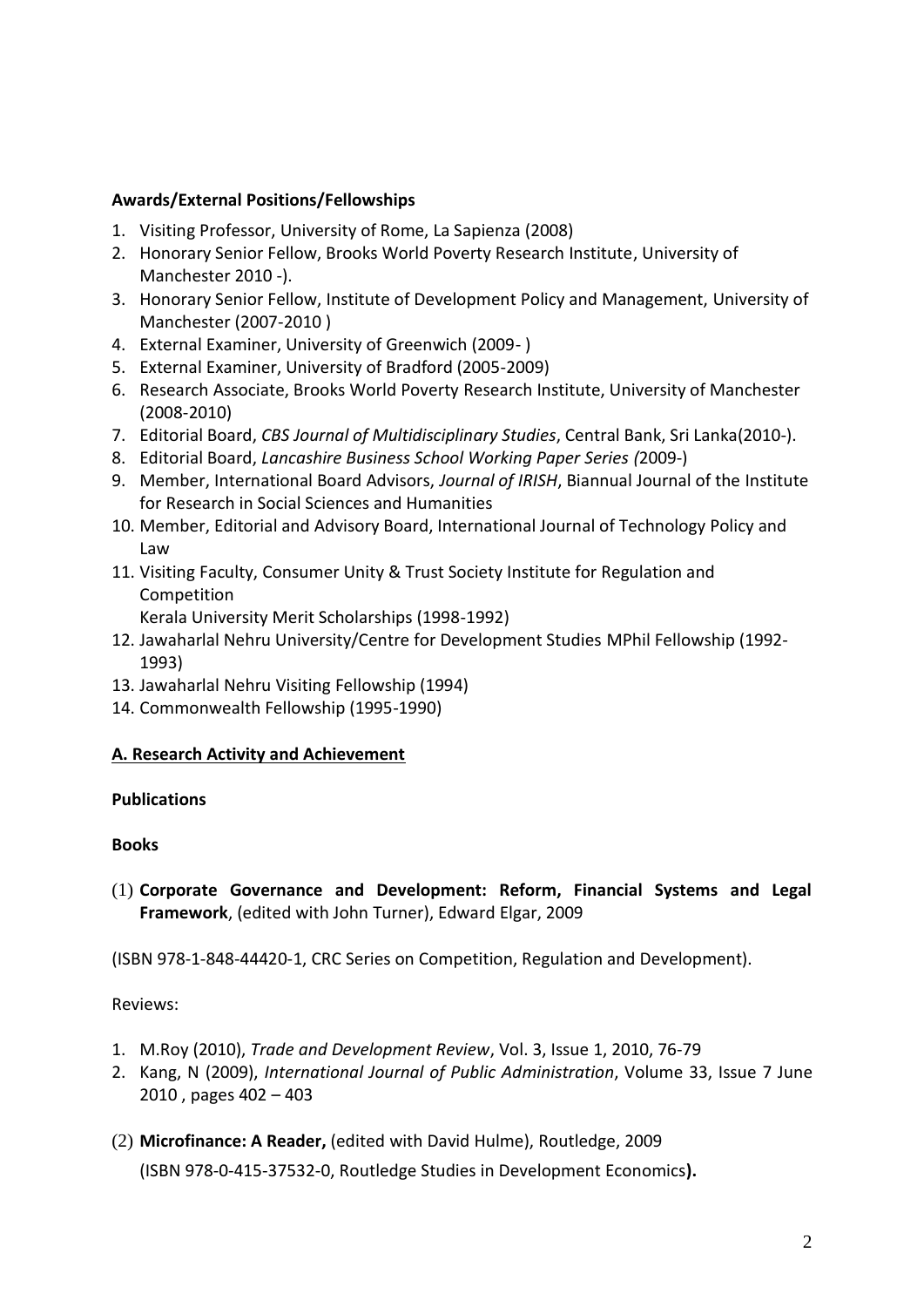*"Microfinance: A Reader brings together leading voices to give readers a first-hand introduction to the arguments that animate the sector. The book gives readers a front-row seat to the debates through which scholars and practitioners have re-imagined the roles of markets, subsidies, and development interventions" -------- Jonathan Morduch, Professor of Public Policy and Economics at New York University Wagner Graduate School of Public Service.*

3. Working on a co-authored book on **Access to Finance in South Africa** with Routledge.

# **Refereed Journal Articles**

(2014) "Corporate Social Responsibility and Islamic Financial Institutions (IFIs): Management Perceptions from IFIs in Bahrain", *Journal of Business Ethics*, DOI 10.1007/s10551-014- 2132-9, forthcoming (with Z.Ali-Aribi)

(2013) "Overcoming Household Shocks: Do Asset-Accumulation Strategies Matter?", *Review of Social Economy***,** Volume 71, Issue 3, 2013, pp. 281-305 (with S. Arun and S.K. Annim)

(2013) "Earnings Inequality in Sri Lanka", *The Journal of Developing Areas*, 47 (1) (wih V.K.Borooah and S.Arun)

(2012) "Bequest Motives and Determinants of Micro Life Insurance in Sri Lanka", *World Development*, 40 (8), PP.1700-11 (with M. Bendig and S. Arun).

(2012) "Determinants of Access to Finance: An Investigation into the Mzansi Intervention", *European Journal of Development Research*, 24(3), pp. 397-413 (with P. Kostov and S. Annim).

(2011)"Determinants of Remittances: The Case of the South Asian Community in Manchester", *Journal of Development Studies*;47(6), pp.894-913(with Hulya Ulku).

(2011) "What's Wrong and Right With Microfinance - Missing an angle on responsible finance?" *Economic and Political Weekly*; Vol xlvi no 48 (with David Hulme).

(2011) Microfinancial Services and Risk Management: Evidences from Sri Lanka, *Journal of Economic Development*, 36 (4). pp. 97-126 (with Mirko Bendig)

(2011) "The Gender impact in Earnings Inequality: Evidence from Sri Lanka", *International Journal of Economic Sciences and Applied Research***,** 4(2), pp.71-80 (with Vani Borroah)

(2011) "The Political Economy of Corporate Governance in Developing Economies: the case of Bangladesh", *Research in International Business and Finance*, 25 (2), pp.169-82. (with F. Haq and C. Kirkpatrick).

(2011)"Transforming Livelihoods through Asset building: the *Kudumbashree* experience", *International Journal of Public Administration*, 34(3),pp. 171-79 (with S. Arun and U. Devi)

(2010) **"**Microfinance and Household Poverty Reduction: New evidence from India"*World Development***,** Vol. 38, No. 12, pp. 1760–1774, (with K. Imai and S. Annim).

(2010) "Financial Inclusion and Social Protection: A Case for India Post", '*Competition and Change,* Vol. 14, No. 4 (with A. Priyadharsee and F. Hossain)

(2010) "Asset Building and Poverty Reduction in Ghana: The Case of Microfinance", *Savings and Development* **,** No 3 - 2009 – XXXIII, pp.265-91 (with J.Adeji)

(2009) "Corporate Governance, Capital Market and Financial Development", *Applied Economics,* 41 (with Faizul Haque and Colin Kirkpatrick)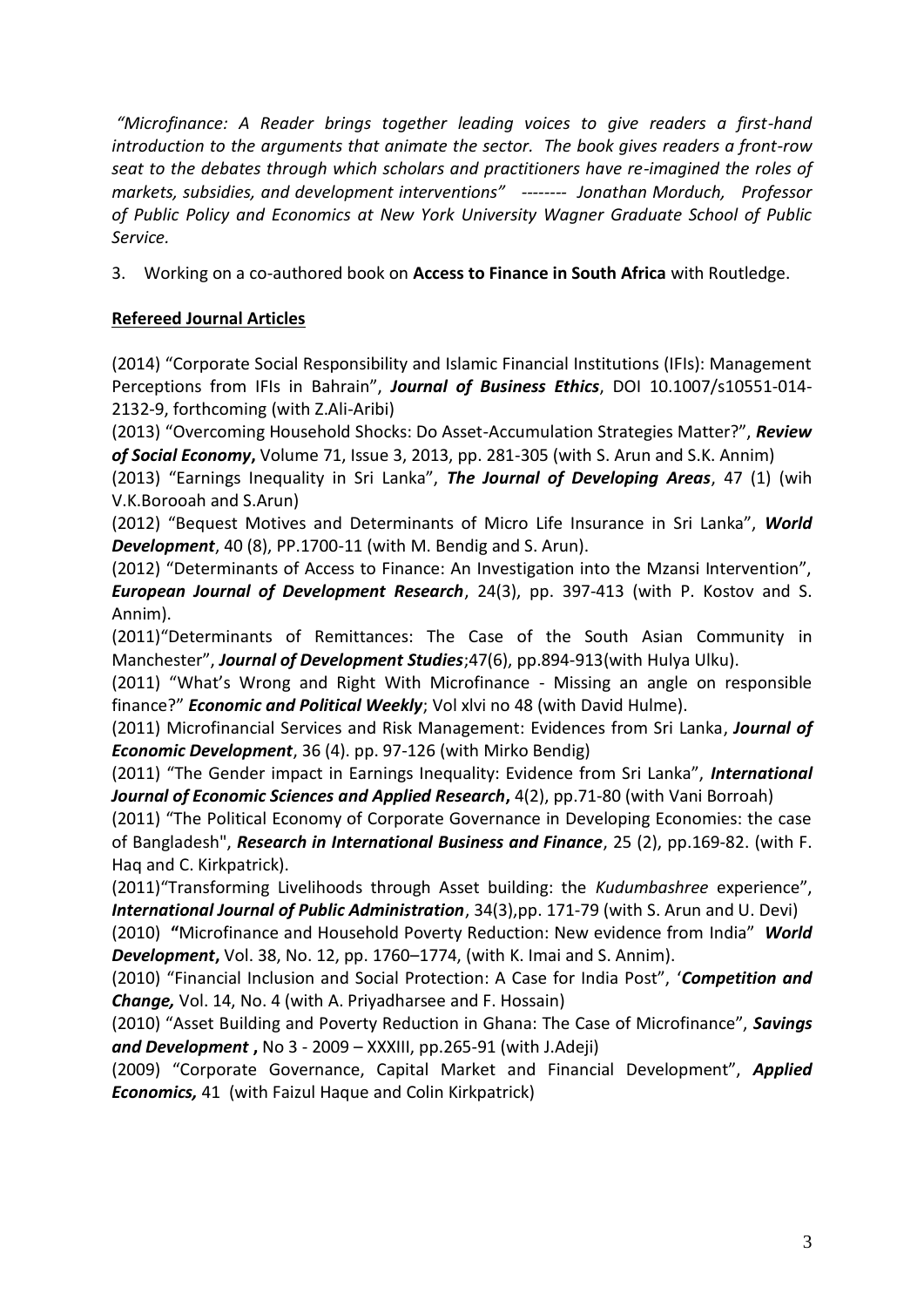(2009) "[Financing Low-Income Borrowers in the Caribbean: Experiences from the Barbadian](http://www.ajlas.org/v2006/paper/2009vol22no402.pdf)  [Microfinance Sector](http://www.ajlas.org/v2006/paper/2009vol22no402.pdf)", *Asian Journal of Latin American Studies*, 22 (4) (with F. Hossain and T.Knight)

(2009) "Social Responsibility, Business Strategy and Development: The Case of Grameen – Danone Foods Limited", *Australasian Accounting Business and Finance Journal,* 3 (4), pp.1- 14 (with A.Ghalib and F.Hossain)

(2008) "Corporate Governance and Capital Markets: A Conceptual Framework", *Journal of Corporate Ownership and Control*, 5(2) (with Faizul Haque and Colin Kirkpatrick**).**

(2006) "Corporate Governance in the Banking Sector: A Perspective from Bangladesh", *Journal of Banking Regulation* 7(1-2), pp. 94-106 (with Masrur Reaz)

(2005) "Regulation of Microfinance – Some Conceptual Issues", *The Quarterly Review of Economics and Finance*, 45 (2-3), pp.346-57

(2005) "Corporate Governance and Competition: Conceptual Thoughts", *Journal of Corporate Ownership and Control*, 3(1), pp 45-51 (with Masrur Reaz)

(2004) "The Effect of Career-Breaks on Women's Incomes", *Journal of Feminist Economics***,** 2004,10(1), 65-85 (with Vani Borooah and Shoba Arun)

(2003) "Corporate Governance in Banks: Concepts and Issues", *Corporate Governance: An International Review*, 2003, 12 (3), 371-377 (with John Turner)

(2003) "Balancing Supply and Demand: The Emerging Agenda for Micro Finance Institutions" *Journal of Micro Finance*, 2003, 5(2), 1-6. (with David Hulme).

(2003) "Finances in India: Challenges and Priorities – An Introduction" *South Asian Economic Journal*, 2003, 4(2), 5-8 (with Colin Kirkpatrick).

(2003) "Financial Sector Reforms and Corporate Governance of Banks: The Indian Experience" *South Asian Economic Journal*, 2003, 4 (2), 187-203 (with John Turner)

(2002) "Financial Sector Reforms in Developing Countries: The Indian Experience", *The World Economy*, 25 (3), 429-445, 2002 (with John Turner).

(2002) "Financial Liberalisation in India", *Journal of International Banking Regulation*, 4(2), 183-188, 2002 (with John Turner)

(2002) "The Transition of Public Sector Banks: An Indian Perspective", *Annals of Public and Co-operative Economics*, 73(1), 89-111 (with John Turner).

(2002) "Gender, Development and ICT – Software Production in Kerala", *Journal of International Development*, 14(4), 39-50 (with Shoba Arun).

(2001) "Gender at Work Within the Software Industry: An Indian Perspective', *Journal of Women and Minorities in Science and Engineering*, 7(3), 118-132 (with Shoba Arun).

(2001) "Gender issues in Social Security Policy of Developing Countries: Lessons from the Kerala Experience", *International Social Security Review*, 54 (4), 93-110 (with Shoba Arun).

(2000) "The Disinvestment of Public Sector Enterprises: The Indian Experience", *Oxford Development Studies*, 28(1), 19-32 (with Fred Nixson).

(1998) "The Reform of the Power sector in India: 1991-1997", *Journal of International Development***,** 10(4), 417-426 (with Fred Nixson).

(1998) "The Transition of a Public sector Monopoly: India's experience with the Telecommunications sector", *Journal of International Development*, 10(3), 387-395 (with Fred Nixson)

(1997) "Privatisation and Foreign Participation – The Indian Experience", *Journal of the Asia Pacific Economy*, 2 (2), 201-224 (with Fred Nixson).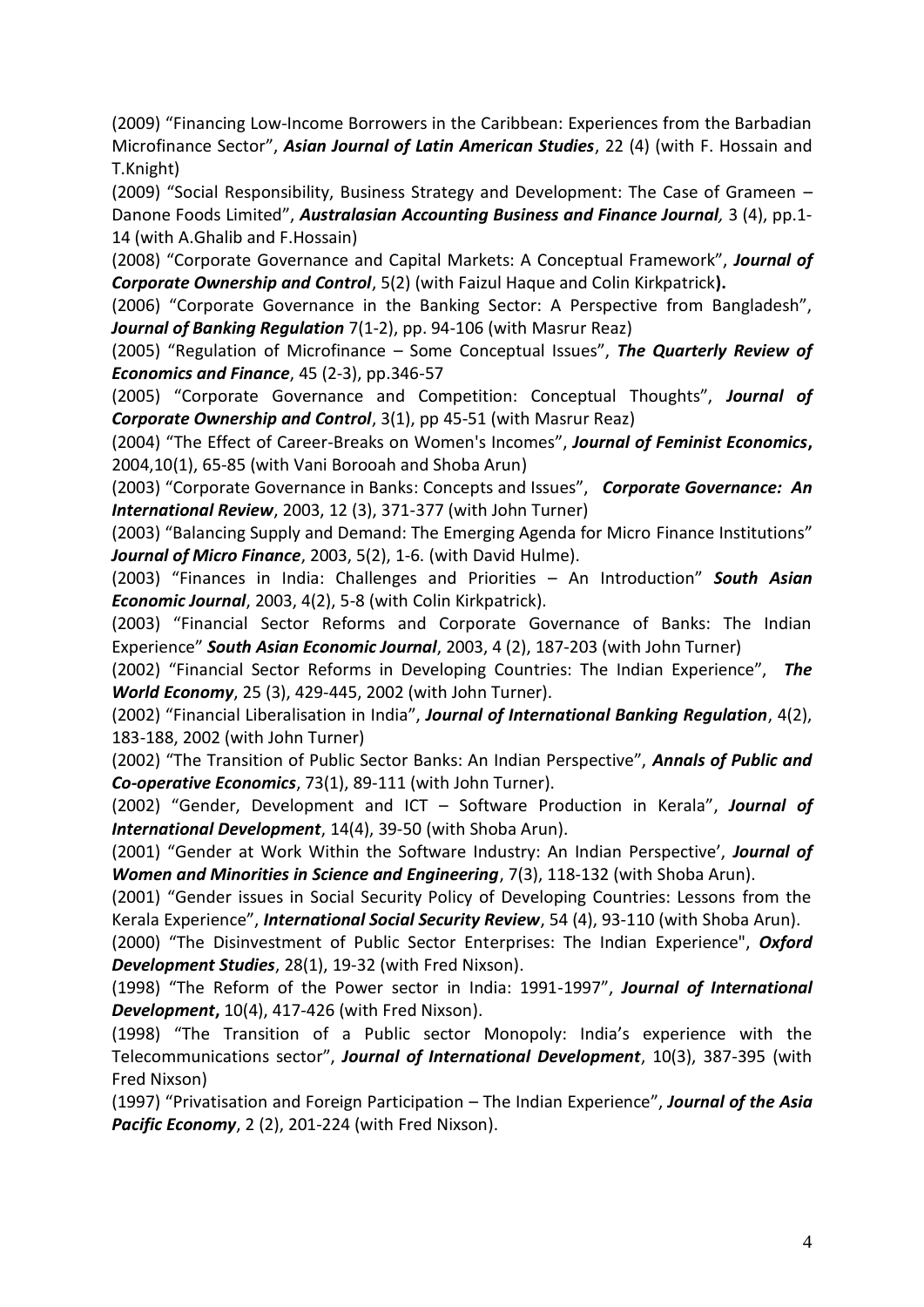## **Articles in Edited Books**

(2009) "Corporate Governance of Banks in Developing Economies: Concepts and Issues" (with John Turner), in the **Corporate Governance and Development: Reform, Financial Systems and Legal Framework**, edited by Thankom Arun and John Turner, Edward Elgar.

(2009) "Regulating for Development: The Case of Microfinance", in the **Microfinance: A Reader,** edited by David Hulme and Thankom Arun, Routledge.

(2008) Regulation, Corporate Governance and the Banking Sector - A Political Economy perspective from Bangladesh (with Masrur Reaz), in the **Politics triumphs Economics? – Political Economy and the Implementation of Competition law and Economic Regulation in Developing Countries** (edited by) Pradeep Mehta and Simon Evenett, Academic Foundation, New Delhi.

(2006) "Corporate Governance of Banks in Developing Economies: Concepts and Issues" (with John Turner), in the **Corporate Governance and Globalisation**, (edited by) Thomas Clarke and Marie Dela Rama, SAGE.

(2005) "Finance for the Poor: The way forward?" (with David Hulme, Imran Matin and Stuart Rutherford), Chapter in **Development Finance** (edited by) Colin Kirkpatrick, Victor Murinde and Christopher Green, Edward Elgar.

(2004) "Regulation and Competition: Emerging Issues in an Indian Perspective", Chapter in a book on *Leading Issues in Competition, Regulation and Development* (edited by) Paul Cook, Colin Kirkpatrick, Martin Minogue and David Parker, Edward Elgar.

(2001) "Liberalisation and the Manufacturing Sector: the Indian Experience during the 1990s", Chapter in a book on **Economic Policy and Manufacturing in Developing Countries** (edited by) Oliver Morrissey and Michael Tribe, Edward Elgar.

(2000) "Privatisation in India: "miles to go…?" (with Fred Nixson), Chapter in a book on *The Indian Economy* (edited by) Nicholas Perdikis, Ashgate.

## **Guest Editor**

(2003) Special issue on "Financial Liberalisation, Corporate Financial Structuring and Governance: The Case of India" (with Colin Kirkpatrick), *South Asia Economic Journal*, 4(2), 187- 318.

(2003) Special issue on "Balancing Supply and Demand: The Emerging Agenda for Microfinance Institutions" (with David Hulme), *Journal of Microfinance*, 5(2), 1-167.

## **Encyclopedia Entry**

(2009) "Microfinance Institutions", Encyclopedia of Global Business, Sage Publishers. (2009) "Microfinance", Encyclopedia of Global Business, Sage Publishers.

## **Book Review**

(2012) Microfinance and its Discontents: Women in Debt in Bangladesh (Lamia Karim. University of Minnesota Press) **in Pacific Affairs**, Vol 85, No 4

(2002) 'India's Development and Public Policy' (edited by Stuart S. Nigel), Ashgate in **Contemporary South Asia***,* October.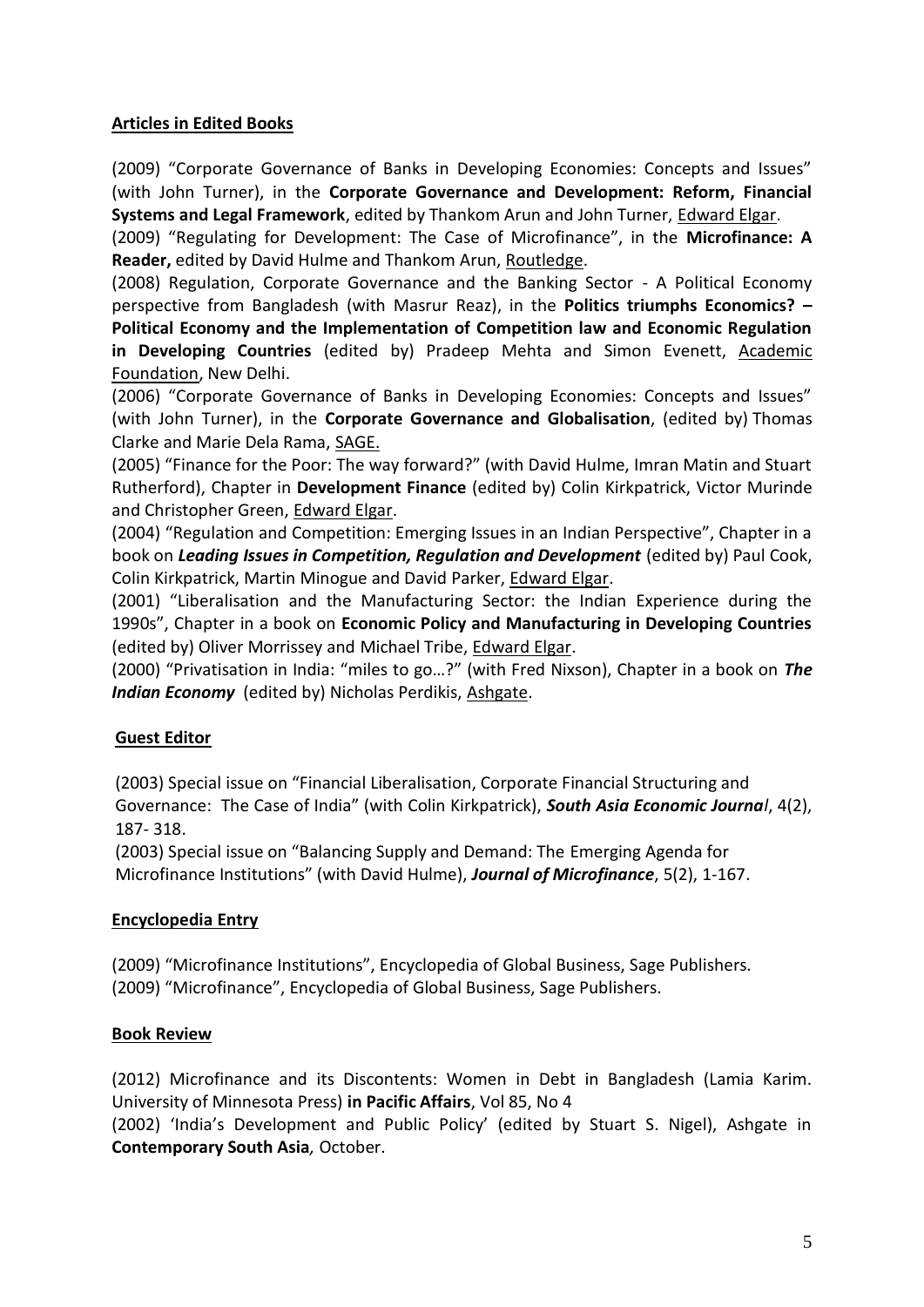(1994) 'Science for Social Revolution? Achievements and Dilemmas of a Development Movement: The Kerala Sastra Sahitya Parishad' (by Zachariah, M. and Sooryamoorthy, R.) in **Economic and Political Weekly**, Vol. XXIX, October 1, 1994.

### **Invited/Plenary Presentations**

(2011) **Finance and Regulation**, Keynote address at the International Conference on Microfinance, Chandragupta Institute of Management, Patna (CIMP), June 2011.

(2009) **Governance** *Blackbox* **in Microfinance**, Plenary lecture at the Second International Conference on Development Policy, Institute of Finance and Management, Tanzania, 7-9 August 2009.

(2009) **Combating Multiple and Overlapping Vulnerabilities**, Invited presentation at the Central Bank, Sri Lanka, 30th June 2009.

(2009) **Microfinance: Experience from Bangladesh**, Invited presentation at the Northern University's India Forum Annual Meeting at Kerala, India, 23-25 March 2009.

(2009) **Microfinance: Theory and Practice**, presentation at the Conference on Microfinance by the School of Communications and Management Studies, Cochin, India, 27 March 2009.

(2008) **Microfinance: The new mechanism**, Invited presentation at the International Conference on Development Policy, Centre for Advanced Studies in Corporate Governance, Entrepreneurship and Finance, Tanzania,6-7 August, 2008.

(2008) **Microfinance: The way Forward,** Invited research seminar at Bradford, Centre for International Development, University of Bradford, 18 March

(2008) **Microfinance: New challenges,** International conference on Microfinance and Millennium Development Goals, University of Cape, Coast, Ghana, 7-8 January 2008

(2008) Invited Lecture on **Microfinance** at the Northern University's India forum meeting at Lake District, UK, organised by the Lancaster University.

(2007) **Corporate Governance and Regulation**, International Conference on Competition and Policy: Emerging Themes in Policy and Practice, Beijing, 25-26 February.

(2007) **The Regulation of Microfinance and the poor**, Lecture at 12<sup>th</sup> Dilman Governance Forum, National College of Public Administration and Governance, Philippines, 2<sup>nd</sup> March.

(2003) **Strategic Approach for Development Financing and the role of Private capital,**  Keynote presentation in the Conference on the Road to prosperity – Northeast Financial Hub, jointly organised by Korea Development Bank and Korea Institute for International Economic Policy and with the support of Korea's Ministry of Finance and Economy, Seoul, 8<sup>th</sup> December.

(2004) **Microfinance for Cooperation: Sustainability, performance and legal framework,**  Euro-Mediterranean Conference on Microcredit, Rome, 6<sup>th</sup> December

(2005) **Microfinance and Chronic Poverty in India: Conceptual issues**, Multicultural Studies, Evening Lecture at *Manchester Metropolitan University*, 20<sup>th</sup> January.

(2004) **Regulation of Financial Institutions**, Jointly organised by the *Institute of Legal Affairs*, *University of London, Oxford Brooks University and Journal of International Banking Regulation*, 1<sup>st</sup> April.

(2003) **Regulation and Profitability**, *International Telecom Union* and Centre of Excellence for East Africa at Maputo, Mozambique,  $2<sup>nd</sup>$  June.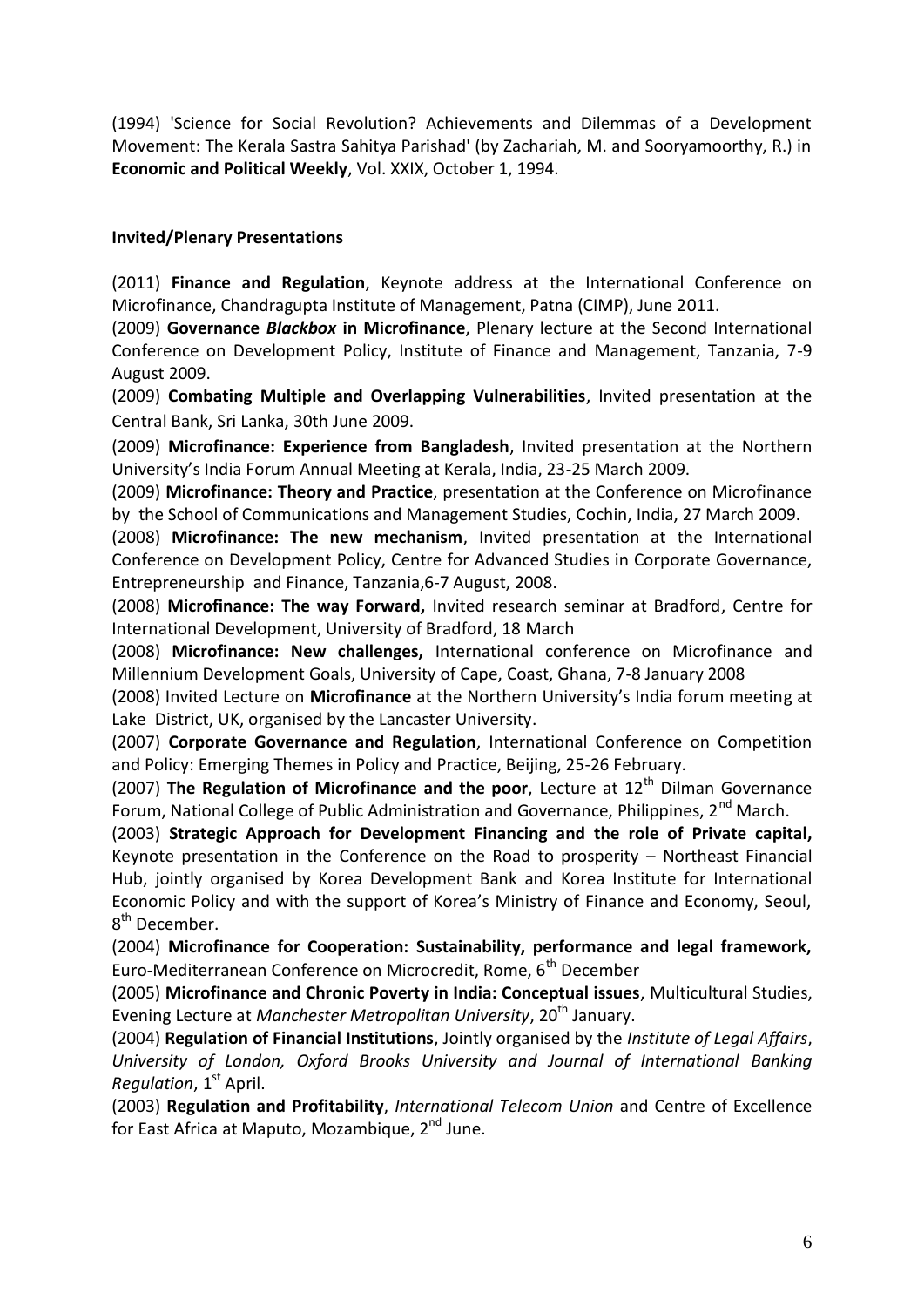(2004) **Regulation of Microfinance**, Conference on The Regulation of Development and the Development of Regulation, jointly organized by *Centre on Regulation and Competition* and the *University of Illinois*, 23rd April.

(2003) Reaching Out to the Poor, Institute of Management, University of Kerala, 14<sup>th</sup> September.

(2003) Methodological Frameworks in Economics, *Central Bank of Sri Lanka*, 30<sup>th</sup> January.

# **Conference/workshop Organisation**

(2014) Four sessions on **Financial Inclusion in India**, part of the 9th Annual International Conference on Public Policy and Management, Indian Institute of Management, Bangalore, 11-13 August.

(2012) **African Development Finance** workshop, organized at University of Stellenbosch Business School Cape Town, South Africa, 7 - 8 August.

(2011) **Women entrepreneurs and risk coping mechanisms,** organized at SCMS, Cochin, August.

(2010) **Sustainable Entrepreneurship and Inclusive Interventions: Global Perspectives**, Conference organized at University of Central Lancashire, March.

(2009) One day seminar on **Microfinancial Services in Sri Lanka**, organized in collaboration with the Institute of Policy Studies and the Central Bank of Sri Lanka, June.

(2007-09) ESRC seminar series on **Corporate Governance and Development** in collaboration with the Universities of Oxford, Birmingham, Loughborough and Queen's Belfast.

(2006) **Corporate Governance, Regulation and Development,** One day workshop at University of Manchester, November.

(2005) **Development and Inequality in South Asia***,* Two day conference organized in conjunction with Manchester Metropolitan University, June**.**

(2003) **Microfinance and Rural Poverty Reduction**, Conference organized as part of ESRC Award No. R4512652413,  $1<sup>st</sup>$  October.

(2003-05) Seminar programme in **International Development (Semesters 1& 2)** at Institute for Development Policy and Management (with Anthony Bebbington and Uma Kothari).

## **Postgraduate Research Supervision**

## **A. Doctoral Supervision**

## **Awarded**

(2012) Determinants Microinsurance demand in the Informal sector household in Tanzania Abdallah Naniyo Saqware, Institute of Finance and Management, Tanzania)

(2010) The Interlinks between Microfinance, Poverty and Access to Financial Services (Samuel Annim, Senior Lecturer, University of Cape Coast).

(2008) Microfinance, Asset-Building and Poverty Reduction: a Case Study of Ghana, (Joseph Adeji, CEO, Microfinance Organisation, Ghana).

(2007) Corporate Governance of Capital Markets in Bangladesh, (Faizul Haque, Lecturer, Herriot-Watt University)

(2006) Corporate Governance of Banking Institutions: A Case Study of Bangladesh, (Masrur Reaz, IFC, Bangladesh).